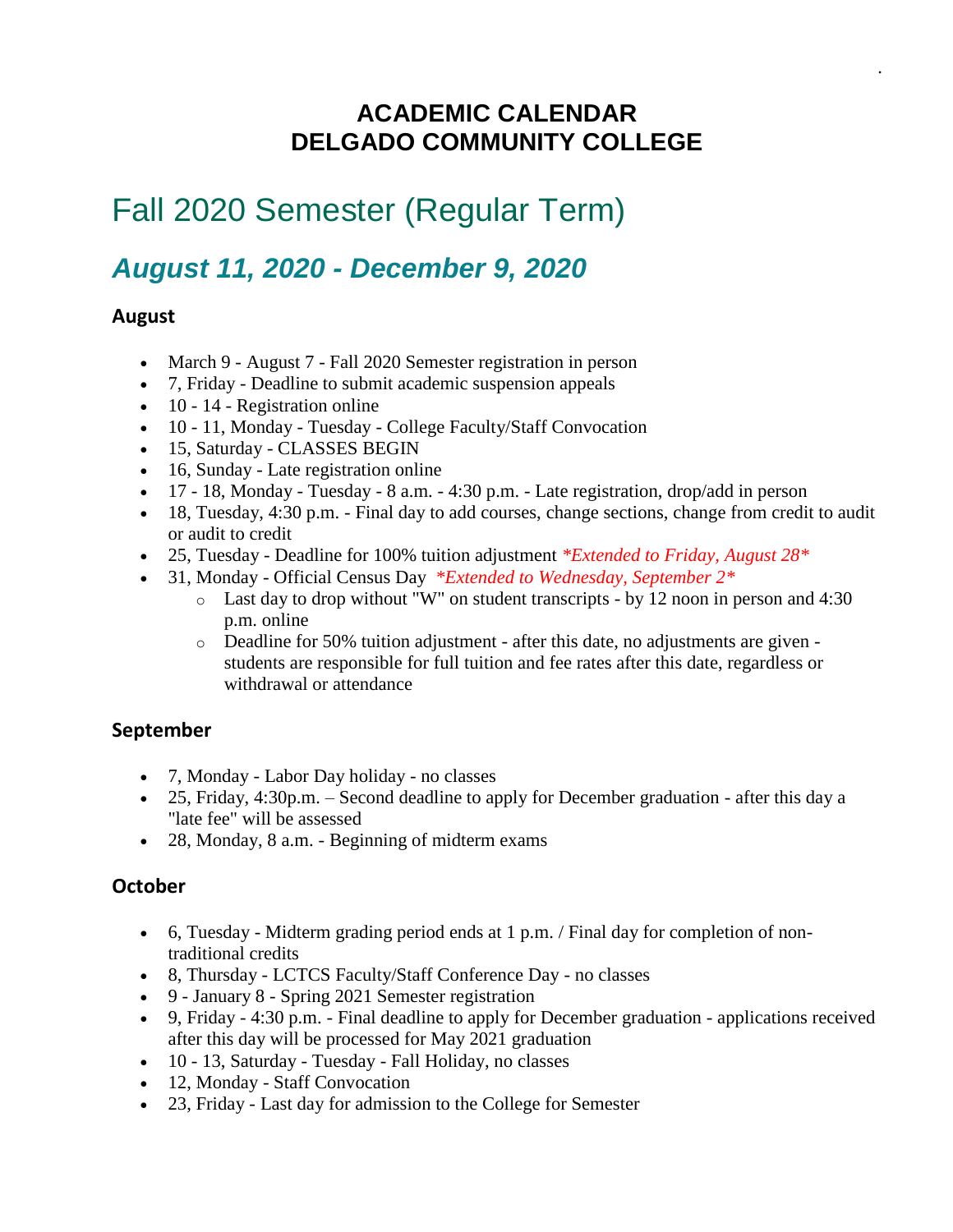#### **November**

• 4, Wednesday, 6 p.m. - Final day for dropping courses with a "W" or withdrawing from College

.

- 6, Friday, 4:30 p.m. First priority deadline to apply for May 2021 graduation
- 17, Tuesday, 4:30 p.m. Last day for reinstatement to be processed in Registrar's office
- 25 29 Thanksgiving Holiday, no classes
- 30, Monday Last day of class

#### **December**

- 1, Tuesday, 8 a.m. Beginning of final exams
- 4, Friday, 11:59 p.m. Final grades due for final exams given on Tuesday, December 1 and Wednesday, December 2
- 5, Saturday Final exams for Saturday classes
- 8, Tuesday, 11:59 p.m. End of final exams / Final grades due for all courses
- 9, Wednesday, 1 p.m. End of Fall Semester / Grade books due in divisional offices
- 15, Tuesday, 10 a.m. Commencement

#### **Tuition Adjustment Schedule / Withdrawal from College / Reduction in Credit Hours:**

- Through August 25 100%
- August 26 31 50%
- After August  $31 \text{NONE}$

## Fall 2020 Minimester Schedule

| <b>Minimester</b>             | <b>Term A</b><br><b>August 17 - October 6</b> | Term AB*<br>October 7-<br>December 8 | <b>Term B</b><br>October 7 -<br>December 8        |
|-------------------------------|-----------------------------------------------|--------------------------------------|---------------------------------------------------|
| <b>Registration</b>           | Follows full term<br>registration             | August 12 - 14                       | September $1 - 30$<br><i>*Begins September 3*</i> |
| <b>Late Registration</b>      | Follows full term<br>registration             | N/A                                  | October 1 - 8                                     |
| <b>Classes Begin</b>          | August 17                                     | October 7                            | October 7                                         |
| <b>Census Day</b>             | August 24<br><i>*Extended to August 26*</i>   | October 19                           | October 19                                        |
| Last day to drop courses with | September 17 by 4:30                          |                                      | November 10 by 4:30 November 10 by 4:30           |
| $\mathbf{a}$ "W"              | p.m.                                          | p.m.                                 | p.m.                                              |
| Last day to reinstate course  | September 24                                  | November 17                          | November 17                                       |
| <b>Final Exams</b>            | September 28 - October<br>6                   | December 1 - 8                       | December 1 - 8                                    |

\*Term AB is only available for specific programs. Please contact your division to see if this term is available for your program.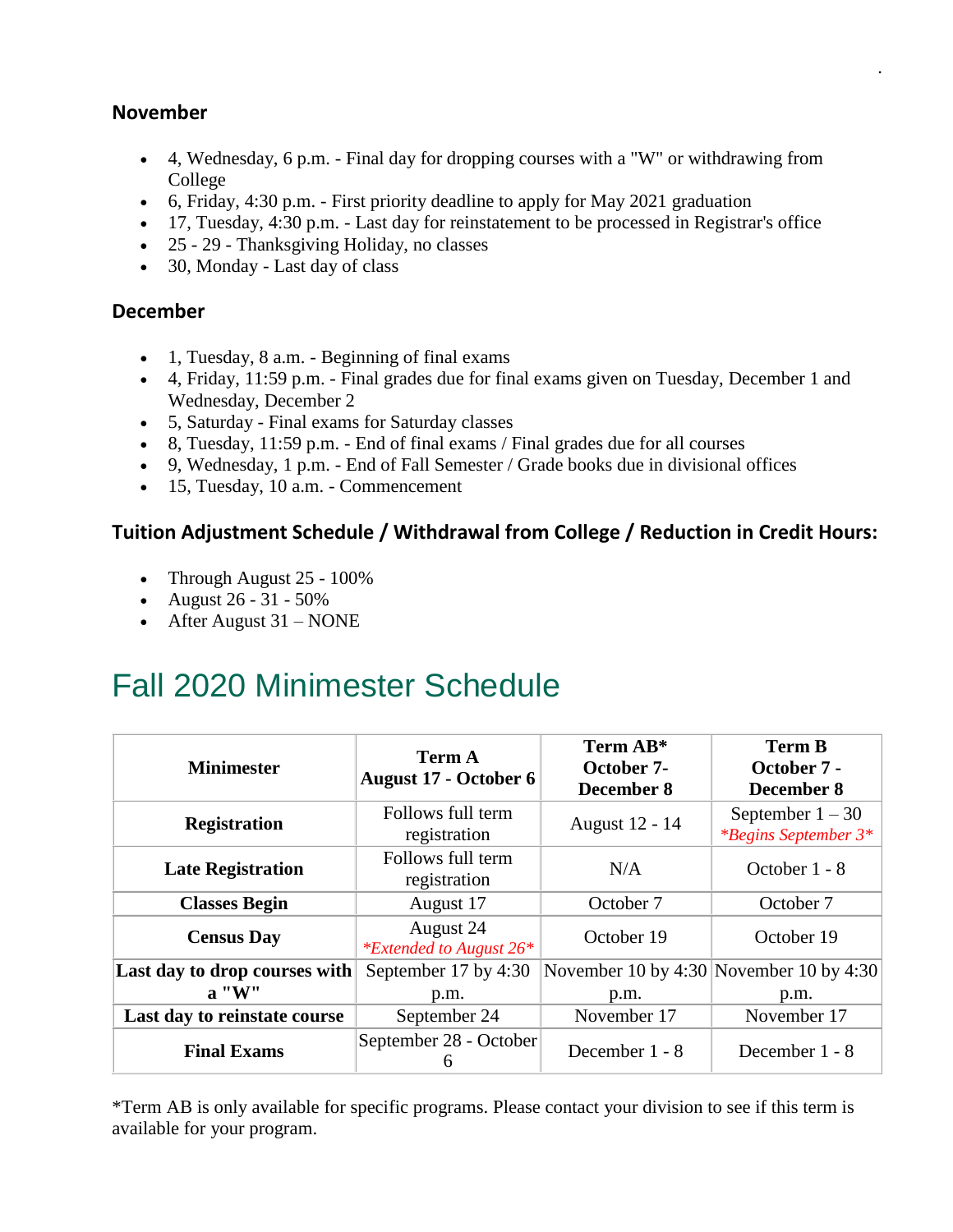## Fall 2020 Minisession 1

### *September 21 – October 16, 2020*

- September 1 18 Online registration *\*Begins September 3\**
- September 18 Friday, 12 noon Last day to register
- September 21 Monday Classes begin
- September 23 Census Day / Last day to withdraw without a "W"
- October 7 Wednesday, 4:30 p.m. Last day to drop courses with a "W"
- October 9 Friday, 4:30 p.m. Last day to reinstate a course
- October 10 13 Fall holiday, no classes
- October 14 Wednesday Last day of class
- October 15 Thursday Final Exams
- October 16 Friday, 4:30 p.m. Final grades due

#### **Tuition Adjustment Schedule / Withdrawal from College / Reduction in Credit Hours:**

.

- Through September 22 100%
- September 23 50%
- After September 23 NONE

## Fall 2020 Minisession 2

### *October 26 – November 18, 2020*

- October 1 23 Online registration *\*Begins September 3\**
- October 23 Friday, 12 noon Last day to register
- October 26 Monday Classes begin
- October 28 Census Day / Last day to withdraw without a "W"
- November 11 Wednesday, 4:30 p.m. Last day to drop courses with a "W"
- November 13 Friday, 4:30 p.m. Last day to reinstate a course
- November 16 Monday Last day of class
- November 17- Tuesday Final Exams
- November 18 Friday, 4:30 p.m. Final grades due

- Through October 27 100%
- October  $28 50\%$
- After October 28 NONE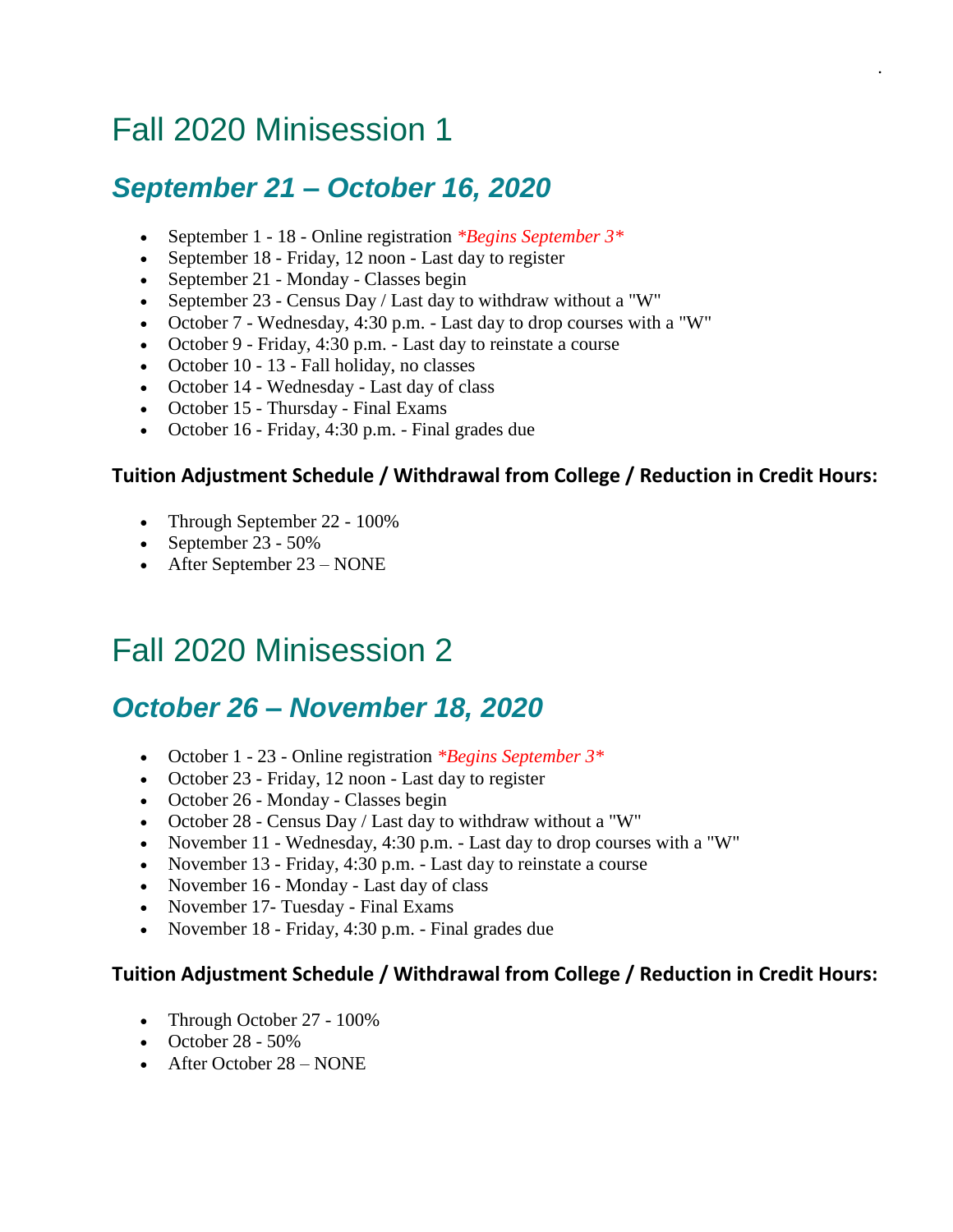## Fall 2020 Winter Session

### *December 14, 2020 - January 13, 2021*

#### **October**

• October 26 - December 11 - Online registration

#### **December**

• December 4 - Friday - Financial aid deadline - all documents must be submitted to be considered for financial aid

.

- December 11 Friday, 12 noon Last day to register / 4 p.m. Payment deadline
- December 14 Monday Classes begin / Deadline for 100% tuition adjustment
- December 16 Wednesday Census Day / Deadline for 50% tuition adjustments / Last day to withdraw without a "W"
- December 24 January 3 No classes

#### **January**

- January 5 Tuesday, 4:30 p.m. Last day to drop courses with a "W"
- January 7 Thursday, 4:30 p.m. Final day for reinstatement to be processed in the Registrar's office
- January 11 Monday Last day of class
- January 12 Tuesday Final Exams
- January 13 Wednesday, 4:30 p.m. Final grades due

- Through December 14 100%
- December  $15 16 50\%$
- After December 16 NONE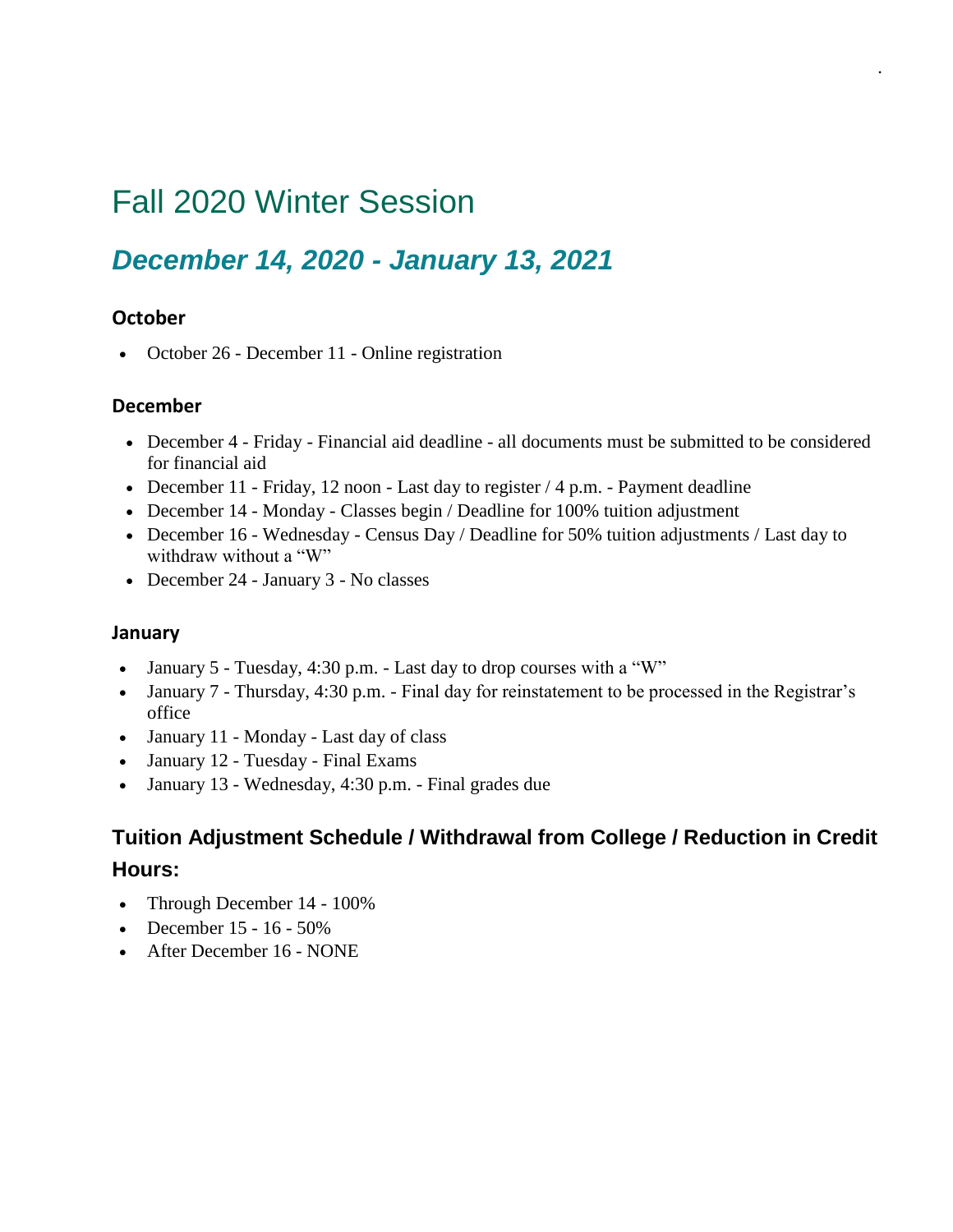### Fall 2020 Tuition Adjustment Schedule At-A-Glance

| Semester /<br><b>Term</b>                        | <b>Fall 2020</b><br><b>Semester</b> | <b>Fall 2020</b><br><b>Term A</b> | <b>Fall 2020</b><br><b>Term AB</b> | <b>Fall 2020</b><br><b>Term B</b> | <b>Fall 2020</b><br>Minimester Minimester Minimester Minisession Minisession | <b>Fall 202</b><br>2  | <b>Fall 2020</b><br><b>Winter</b><br><b>Session</b> |
|--------------------------------------------------|-------------------------------------|-----------------------------------|------------------------------------|-----------------------------------|------------------------------------------------------------------------------|-----------------------|-----------------------------------------------------|
| <b>Start Date</b>                                | August $15$                         | August 17                         | October 7                          | October 7                         | September<br>21                                                              | October 26            | December<br>14                                      |
| 100%<br><b>Tuition</b><br><b>Adjustment</b>      | Through<br>August 25                | Through<br>August 19              | Through<br>August 25               | Through<br>October 14             | Through<br>September<br>22                                                   | Through<br>October 27 | Through<br>December<br>14                           |
| 50% Tuition August 26 August 20 -<br>Adjustment  | $-31$                               | 24                                | 31                                 | August 26 - October 15 -<br>19    | September<br>23                                                              | October 28            | December<br>$15 - 16$                               |
| <b>No Tuition</b><br><b>Adjustment</b> August 31 | After                               | After<br>August 24                | After<br>August 31                 | After<br>October 19               | After<br>September<br>23                                                     | After<br>October 28   | After<br>December<br>16                             |

.

After tuition adjustment period, students are responsible for full tuition and fee rates, regardless of withdrawal or attendance.

## Spring 2021 Semester (Regular Term)

### *January 11 – May 13, 2021*

#### **January**

- 4 8 Spring 2021 Semester registration in person
- 8, Friday, 4:30 p.m. Deadline to submit academic suspension appeals
- 11 12, Monday Tuesday College Convocation
- 12 15, Tuesday Friday Late registration online
- 13 15, Wednesday Friday, 8:30 a.m. to 11:30 a.m. and 1 p.m. to 4 p.m. Late registration in person
- 16, Saturday CLASSES BEGIN
- 18, Monday Martin Luther King Jr. Holiday, no classes
- 19 20, Tuesday Wednesday, 8:30 a.m. to 11:30 a.m. and 1 p.m. to 4 p.m. Late registration in person, Virtual Services – 8 a.m. to 6 p.m.
- 20, Wednesday, 6 p.m. Final day to add courses, change sections, change from credit to audit or audit to credit / Last day for admission to the College for Semester
- 27, Wednesday Deadline for 100% tuition adjustment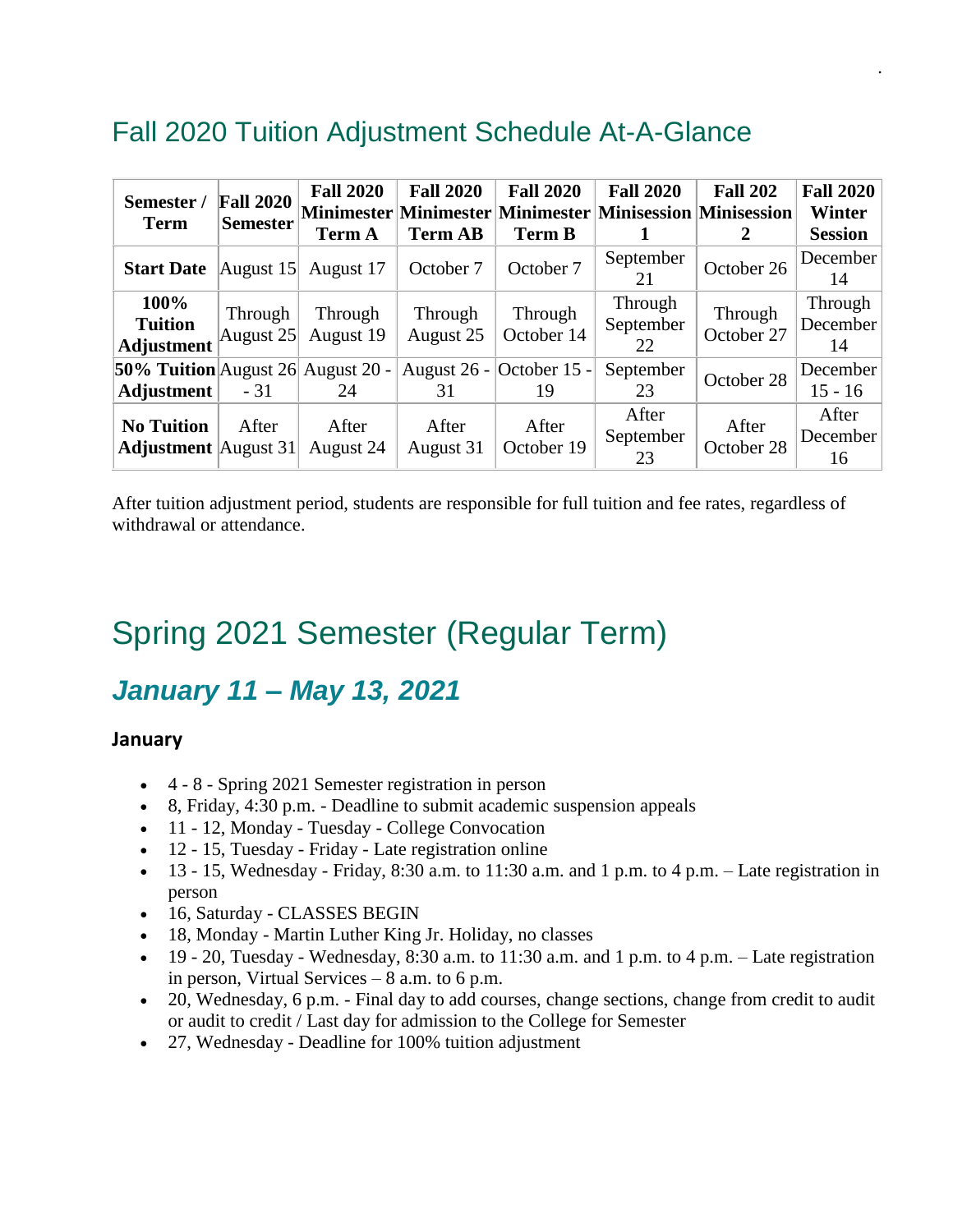#### **February**

- 2, Tuesday Official Census Day
	- o Last day to drop without "W" on student transcripts by 12 noon in person and 4:30 p.m. online

.

- o Deadline for 50% tuition adjustment after this date, no adjustments are given students are responsible for full tuition and fee rates after this date, regardless or withdrawal or attendance
- 13- 17, Saturday Wednesday Mardi Gras Holiday, no classes
- 26, Friday, 4:30 p.m. Second deadline to apply for May graduation after this day a "late fee" will be assessed

#### **March**

- 9, Tuesday, 8 a.m. Beginning of midterm exams
- 12, Friday, 4:30 p.m. Final deadline to apply for May graduation
- 15, Monday End of midterm exams
- 16, Tuesday, 1 p.m. Midterm grading period ends
- 16, Tuesday, 4:30 p.m. Final day for completion of non-traditional credits for session
- 19, Friday Summer/Fall 2021 Semester online registration begins

#### **April**

- 1 4, Thursday Sunday Spring Holiday, no classes
- 5, Monday, 4:30 p.m. First priority deadline to apply for December graduation
- 6, Tuesday Final day for dropping courses with a "W" or withdrawing from College (4:30 p.m. in person; 12 midnight online)
- 26, Monday, 4:30 p.m. Last day for reinstatement to be processed in Registrar's office

#### **May**

- 3, Monday Last day of class
- 4, Tuesday, 8 a.m. Beginning of final exams
- 7, Friday, 11:59 p.m. Final grades due for final exams given on Tuesday, May 4 and Wednesday, May 5
- 8, Saturday Final exams for Saturday classes
- 10, Monday, 11:59 p.m. Final grades due for final exams given on Thursday, May 6; Friday, May 7; and Saturday, May 8
- 11, Tuesday, 11 p.m. End of final exams; final grades due for online courses
- 12, Wednesday, 1 p.m. Final grading period ends; final grades due for final exams given on Monday, May 10 and Tuesday, May 11; grade books due in divisional offices
- 13, Thursday, 4:30 p.m. End of Spring Semester
- 18, Tuesday, 10 a.m. Commencement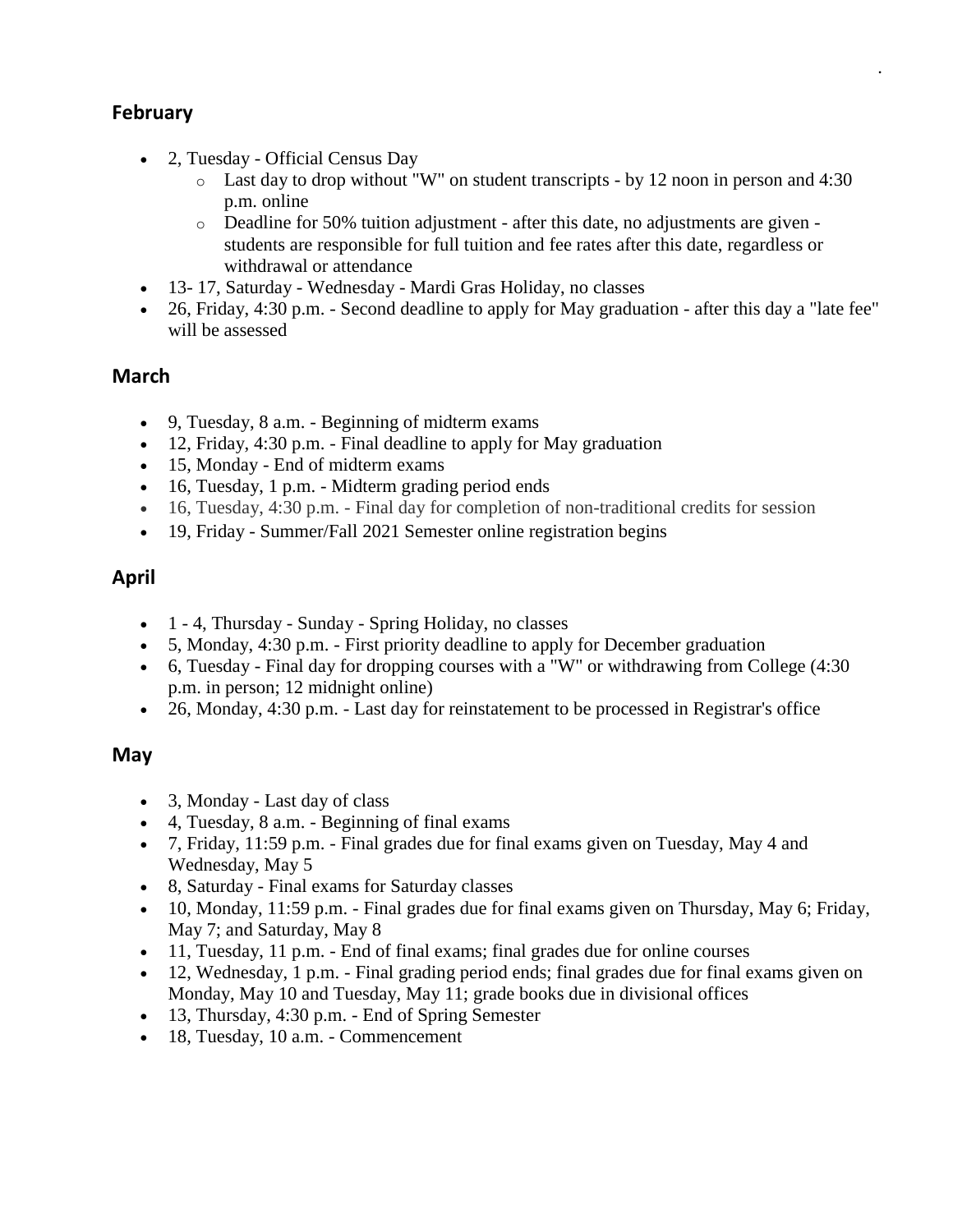| <b>Minimester</b>                      | <b>Term A</b><br>January 19 - March 15 | Term AB*                                    | <b>Term B</b><br>March 16 - May 11 March 16 - May 11 |  |
|----------------------------------------|----------------------------------------|---------------------------------------------|------------------------------------------------------|--|
| <b>Registration</b>                    | Follows full term registration         | January $4 - 15$                            | February 3 - March 8                                 |  |
| <b>Late Registration</b>               | Follows full term registration         | N/A                                         | March 9 - 16                                         |  |
| <b>Classes Begin</b>                   | January 19                             | March 16                                    | March 16                                             |  |
| <b>Census Day</b>                      | January 26                             | February 2                                  | March 23                                             |  |
| Last day to drop courses<br>with a "W" | February 25 by 4:30 p.m.               | April 14 by 4:30 p.m. April 14 by 4:30 p.m. |                                                      |  |
| Last day to reinstate course           | March 2                                | April 21                                    | April 21                                             |  |
| <b>Final Exams</b>                     | March 10 - 16                          | May 4 - 11                                  | May 4 - 11                                           |  |
| <b>Grades Due</b>                      | March 15                               | May 11                                      | May 11                                               |  |

.

## Spring 2021 Minimester Schedule

\*Term AB is only available for specific programs. Please contact your division to see if this term is available for your program.

### Spring 2021 Tuition Adjustment Schedule At-A-Glance

| Semester /<br><b>Term</b>                   | <b>Spring</b><br>2021<br><b>Semester</b>   | <b>Spring</b><br>2021<br><b>Minimester</b><br><b>Term A</b> | Spring 2021<br><b>Minimester</b><br><b>Term AB</b> | <b>Spring</b><br>2021<br>Minimester<br><b>Term B</b> | <b>Minisession</b><br>Spring 2021 | <b>Minisession</b><br>2<br><b>Spring</b><br>2021 | <b>Maymester</b><br>2021 |
|---------------------------------------------|--------------------------------------------|-------------------------------------------------------------|----------------------------------------------------|------------------------------------------------------|-----------------------------------|--------------------------------------------------|--------------------------|
| <b>Start Date</b>                           | January<br>16                              | January 19                                                  | March 16                                           | March 16                                             | February 22                       | March 29                                         | May 15                   |
| 100%<br><b>Tuition</b><br><b>Adjustment</b> | Through<br>January<br>27                   | Through<br>January 21                                       | Through<br>January 27                              | Through<br>March 19                                  | Through<br>February 23            | Through<br>March 30                              | Through<br>May 17        |
| 50%<br><b>Tuition</b><br><b>Adjustment</b>  | January<br>$28 -$<br>February<br>2         | 26                                                          | January 22 - January 28 - March 20 -<br>February 2 | 23                                                   | February 24                       | March 31                                         | May 18                   |
| <b>No Tuition</b><br><b>Adjustment</b>      | After<br>February<br>$\mathcal{D}_{\cdot}$ | After<br>January 26                                         | After<br>February 2                                | After March<br>23                                    | After<br>February 24              | After March<br>31                                | After May<br>18          |

After tuition adjustment period, students are responsible for full tuition and fee rates, regardless of withdrawal or attendance.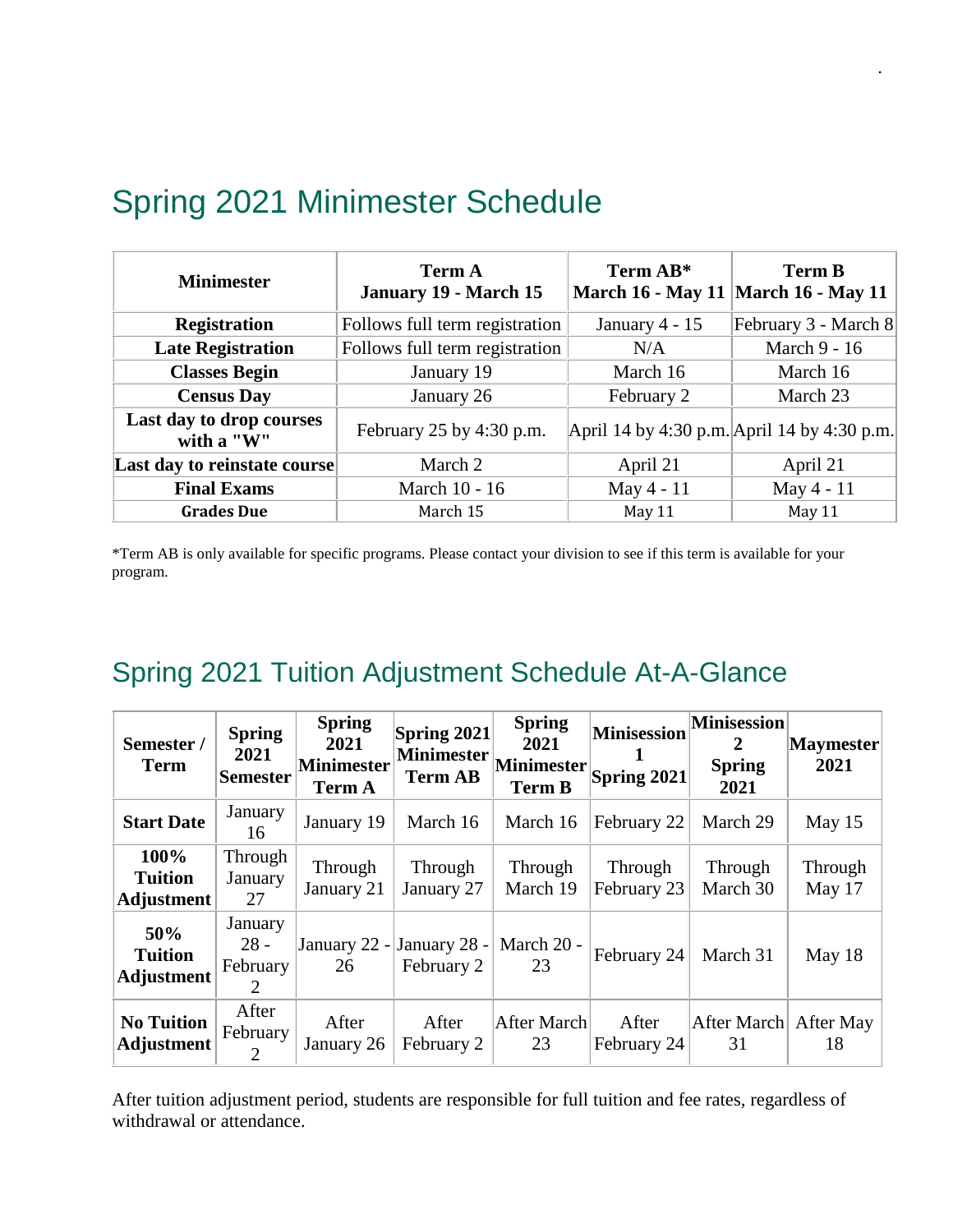## Spring 2021 Minisession 1

### *February 22 – March 17, 2021*

#### **February**

- 3 19, Monday Friday Online registration
- 19, Friday
	- o 12 noon Last day to register
	- o 4 p.m. Payment deadline
	- o Bookstore credit available for those who qualify
- 22, Monday Classes begin
- 23, Tuesday Last day for 100% refund
- 24, Wednesday Census Day / Last day for 50% tuition adjustment / Final day for dropping courses without a "W" / Bookstore credit ends

.

#### **March**

- 10, Wednesday, 4:30 p.m. Final day for dropping courses with a "W"
- 12, Friday, 4:30 p.m. Final day for reinstatement to be processed in the Registrar's Office
- 15, Monday Last day of class
- 16, Tuesday Final exams
- 17, Wednesday, 4:30 p.m. Final grades due

- Through February 23 100%
- February 24  $50\%$
- After February 24 NONE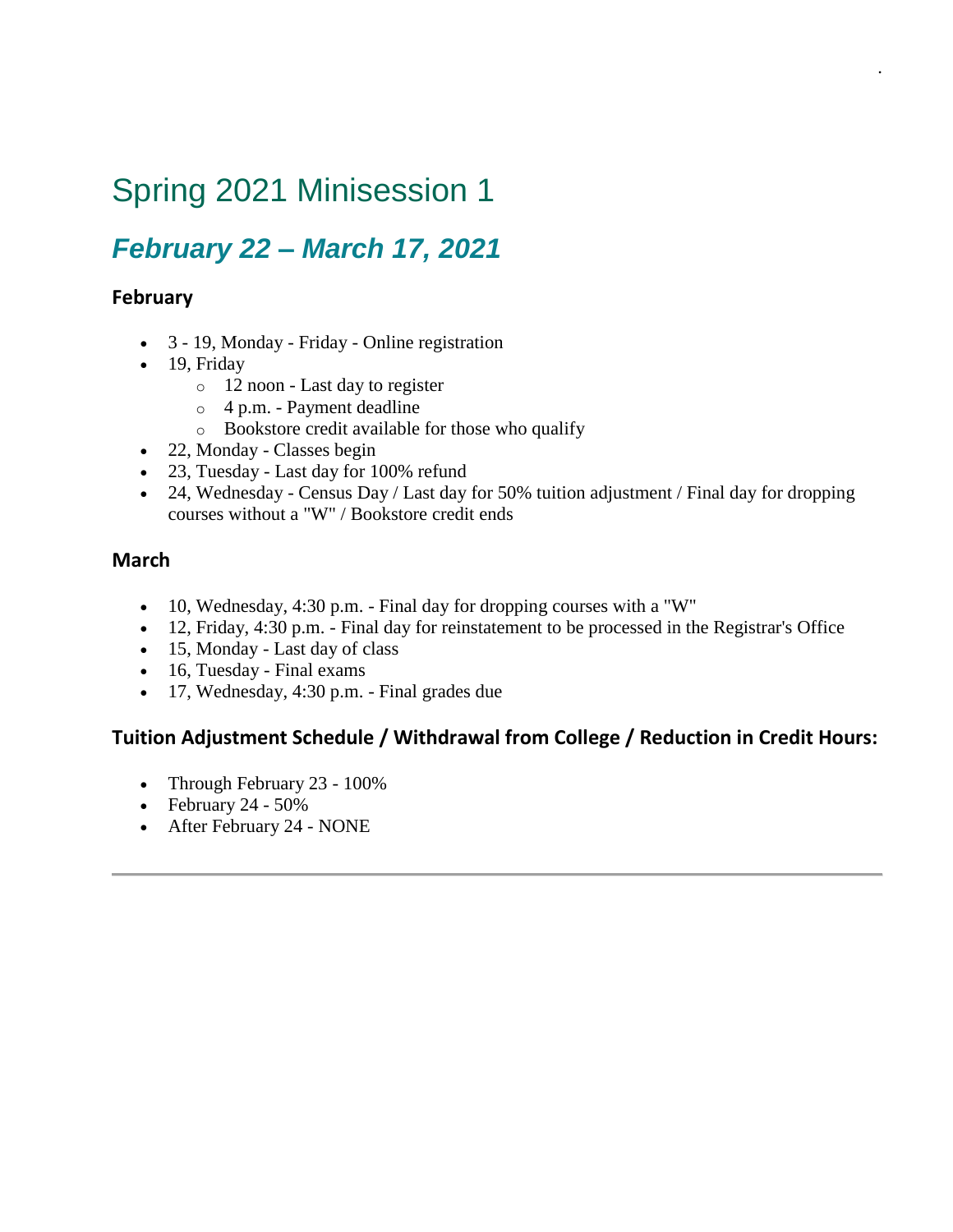## Spring 2021 Minisession 2

### *March 29 – April 23, 2021*

#### **February**

• 3 - March 26, Monday - Friday - Online registration

#### **March**

- 26, Friday
	- o 12 noon Last day to register
	- o 4 p.m. Payment deadline
- 29, Monday Classes begin / Bookstore credit available for those who qualify
- 30, Tuesday Last day for 100% refund
- 31, Wednesday Census Day / Last day for 50% tuition adjustment / Final day for dropping courses without a "W" / Bookstore credit ends

.

#### **April**

- 16, Wednesday, 4:30 p.m. Final day for dropping courses with a "W"
- 20, Tuesday, 4:30 p.m. Final day for reinstatement to be processed in the Registrar's Office
- 21, Wednesday Last day of class
- 22, Thursday Final exams
- 23, Friday, 4:30 p.m. Final grades due

- Through March 30 100%
- March 31 50%
- After March 31 NONE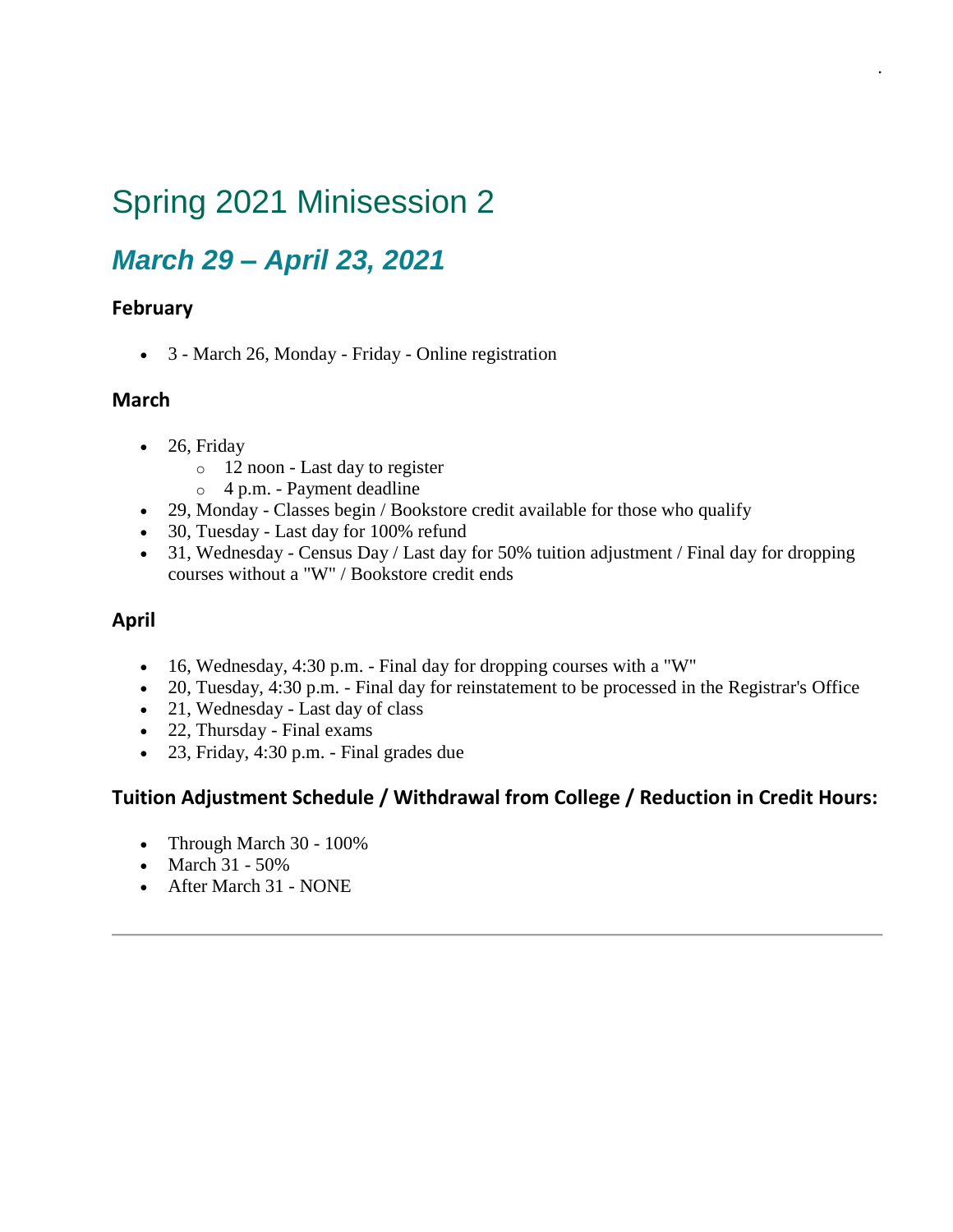## Maymester 2021

### *May 15 – June 1, 2021*

#### **April**

• 5 - May 14 noon, Monday - Friday - Online registration

#### **May**

• 7, Friday - Financial aid deadline - all documents must be submitted to be considered for financial aid

.

- 14, Friday
	- o 12 noon Last day to register
	- o 4 p.m. Payment deadline
	- o Bookstore credit available for those who qualify
- 15, Saturday Classes begin
- 17, Monday Deadline for 100% tuition adjustment
- 18, Tuesday Census Day / Deadline for 50% tuition adjustments / Final day for dropping courses without a "W" / Bookstore credit ends
- 25, Tuesday, 4:30 p.m. Final day for dropping courses with a "W"
- 27, Thursday, 4:30 p.m. Final day for reinstatement to be processed in the Registrar's Office
- 28, Friday Last day of class
- 29, Saturday Final exams
- 31, Monday Memorial Day Holiday no class

#### **June**

• 1, Tuesday, 4:30 p.m. - Final grades due

- Through May 17 100%
- May 18 50%
- After May 18 NONE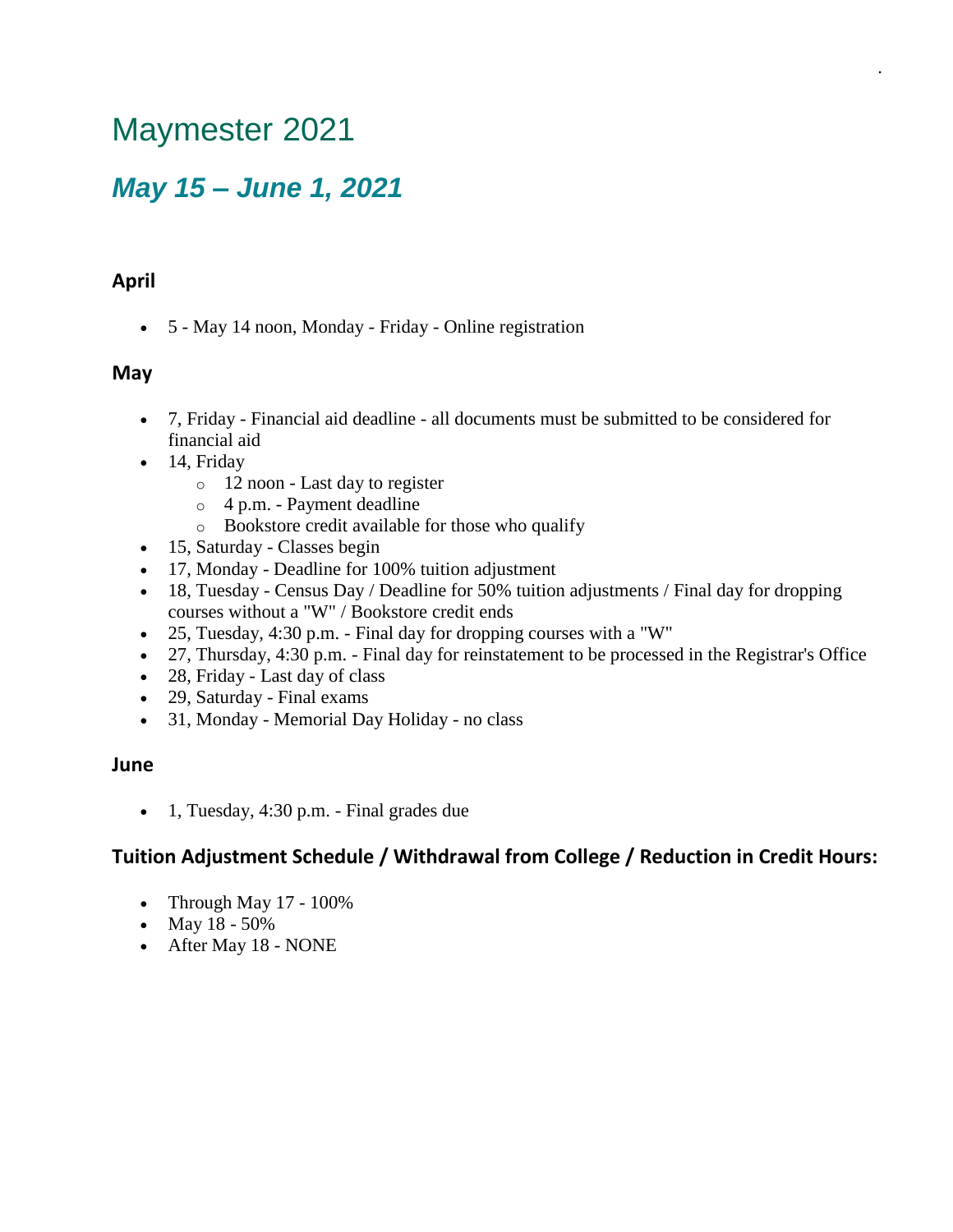## Summer 2021 Session

### *June 2 – July 28, 2021*

#### **May**

• 31 - June 1, Monday - Tuesday - 8 a.m. - 6 p.m. - Late registration

#### **June**

- 2, Wednesday CLASSES BEGIN
- 2 3, Wednesday Thursday, 8 a.m. 6 p.m. Late registration, drop/add online
- 3, Thursday, 6 p.m. Final date to register, add courses, change sections, change from credit to audit, or audit to credit / Last date for admission to the College for Session

.

- 8, Tuesday Deadline for 100% tuition adjustment
- 14, Monday Census Day Last date to drop without "W" on student transcripts by 12 noon in person or 4:30 p.m. online / Deadline for 50% tuition adjustment
- 22, Tuesday, 8 a.m. Beginning of midterm exams
- 28, Monday End of midterm exams
- 30, Wednesday
	- o 1 p.m. Midterm grading period ends
	- o 6 p.m. Final day for completion of non-traditional credits for session

#### **July**

- 6, Tuesday, 6 p.m. Final day for dropping courses with a "W" or withdrawing from College (6 p.m. in person; 12 midnight online)
- 13, Tuesday, 6 p.m. Last date for reinstatement to be processed in Registrar's office
- 20, Tuesday Last day of class
- 21, Wednesday, 8 a.m. Beginning of final exams
- 26, Monday, 11:59 p.m. Final grades due for final exams given on Wednesday, July 21 and Thursday, July 22
- 27, Tuesday End of final exams; final grades due at 11:59 p.m. for final exams given on Monday, July 26
- 28, Wednesday
	- o 1 p.m. Final grading period ends; all final grades due; grade books due in divisional offices
	- o 4:30 p.m. End of Summer Session

- Through June 8 100%
- June  $8 14 50\%$
- After June  $14 NONE$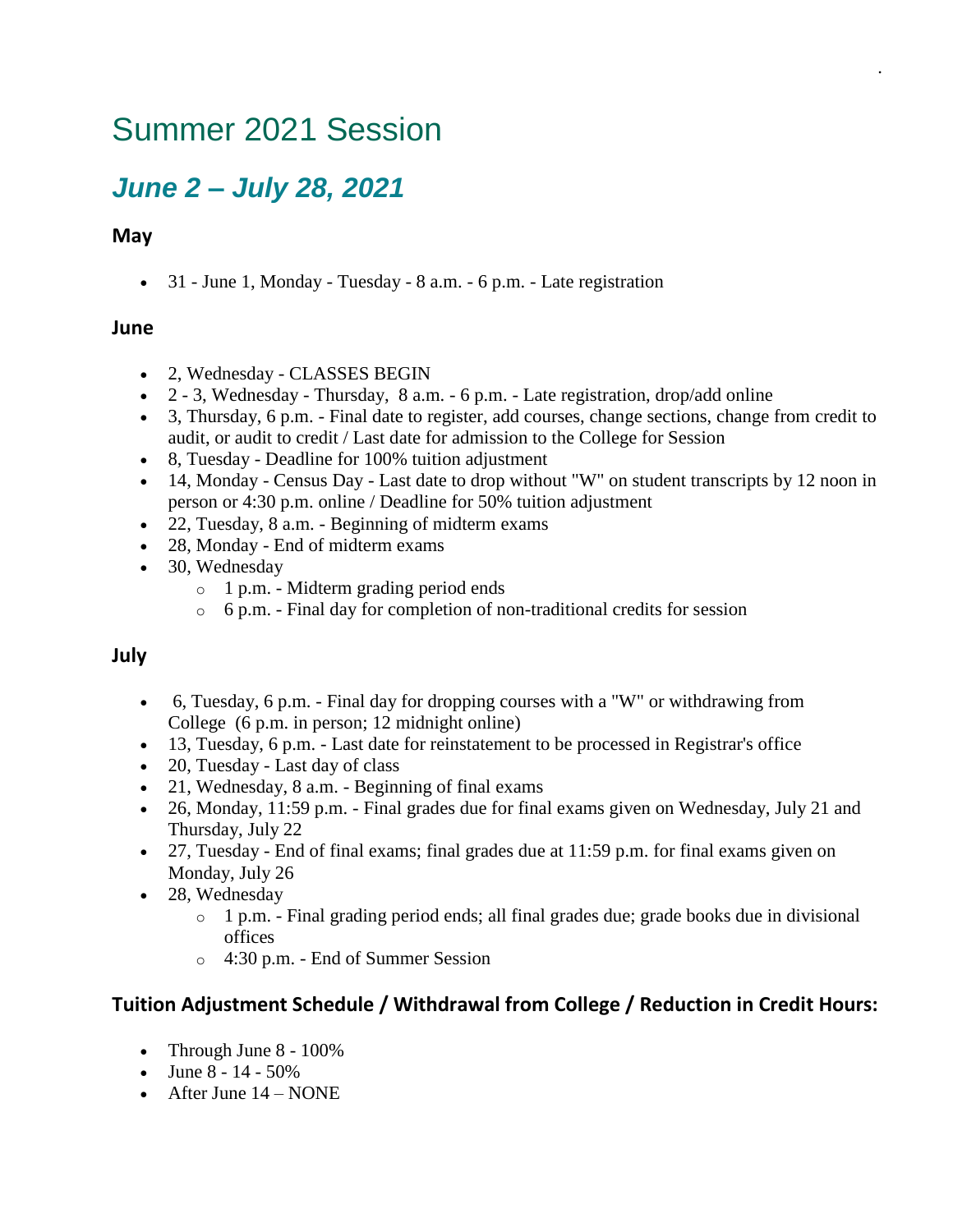## Summer 2021 Minimester Term A

### *June 2 - 29, 2021*

#### **April**

• 5 - June 1, Monday - Friday - Online registration

#### **June**

- 1, Tuesday, 12 noon Last day to register
- 2, Wednesday Classes begin
- 3, Thursday Last day for 100% refund
- 7, Monday Census Day / Last day for 50% refund / Final day for dropping courses without a "W" / Bookstore credit ends

.

- 8, Tuesday, 4 p.m. Payment deadline
- 21, Monday, 4:30 p.m. Final day for dropping courses with a "W"
- 23, Wednesday, 4:30 p.m. Final day for reinstatement to be processed in Registrar's office
- 24, Thursday Last day of class
- 28, Monday Final exams
- 29, Tuesday, 4:30 p.m. Final grades due

## Summer 2021 Minimester Term B

### *June 30 - July 27, 2021*

#### **June**

- 15 29, Monday Friday Online registration
- 29, Tuesday
- 12 noon Last day to register
- 4 p.m. Payment deadline / Bookstore credit available to those who qualify
- 30, Wednesday Classes begin

#### **July**

- 1, Monday Last day for 100% refund
- 5, Monday Census Day / Last day for 50% refund / Final day for dropping courses without a "W" / Bookstore credit ends
- 19, Monday, 4:30 p.m. Final day for dropping courses with a "W"
- 21, Wednesday, 4:30 p.m. Final day for reinstatement to be processed in Registrar's office
- 22, Thursday Last day of class
- 26, Monday Final exams
- 27, Tuesday, 4:30 p.m. Final grades due